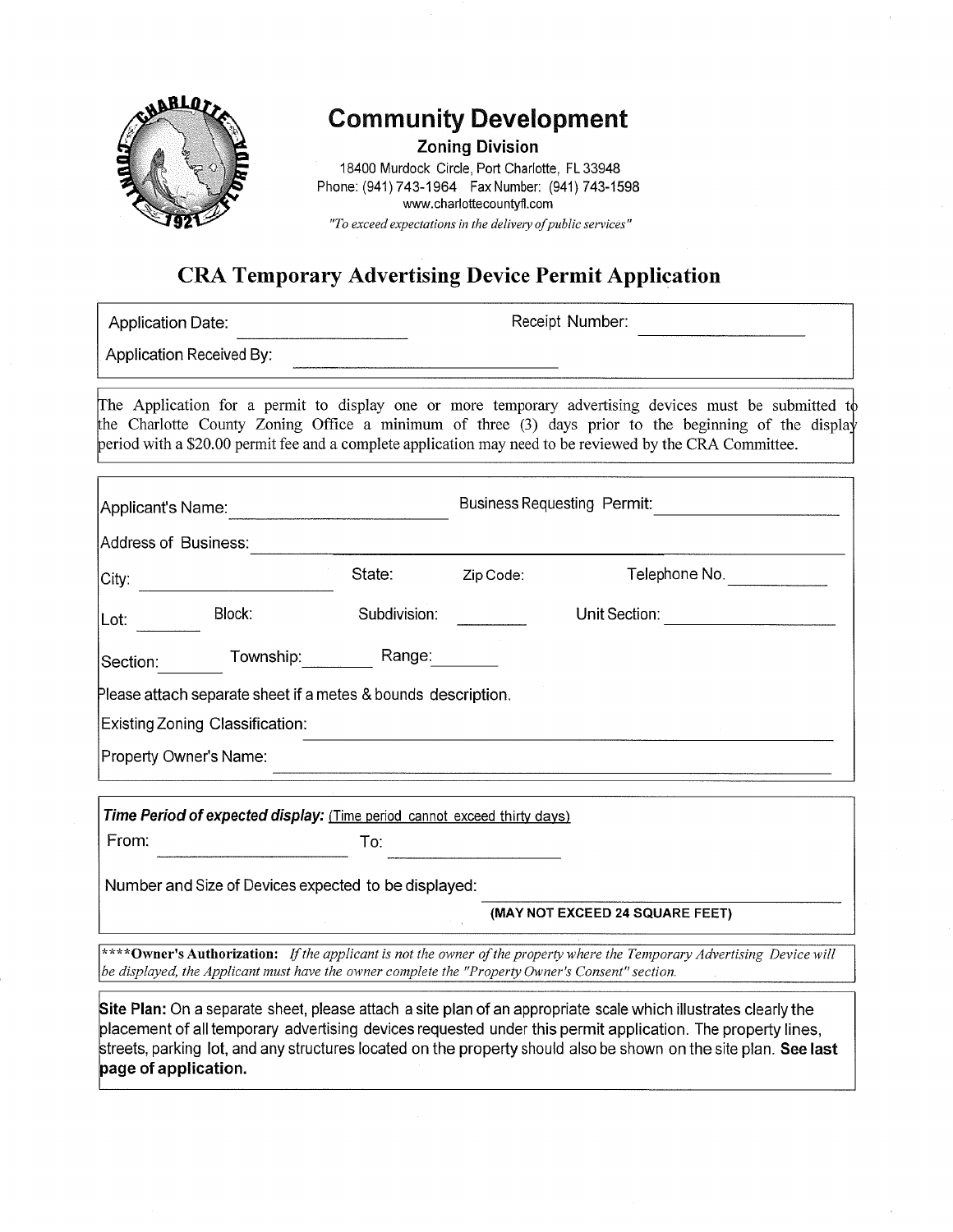## **Affidavit**

I, the undersigned, being first duly sworn, depose and say that all answers to the questions in this application, and all sketches, data and other supplementary matter attached to and made a part of the application, are honest and true to the best of my knowledge and belief. I understand this application must be completed and accurate before the application may be considered. I further agree to abide by all requirements of the temporary advertising device regulations set forth in Charlotte County Code Section 3-9-50.4 - Signs in the Charlotte Harbor CRA.

| Signature of Applicant                                                                                     |  | <b>Printed Applicant's Name</b> |     |  |
|------------------------------------------------------------------------------------------------------------|--|---------------------------------|-----|--|
| State of Florida, County of                                                                                |  |                                 |     |  |
| The foregoing instrument was acknowledged before me, by means of $\Box$ physical presence or $\Box$ online |  |                                 |     |  |
|                                                                                                            |  |                                 | who |  |
| is personally known to me or who has produced __________________________________ as identification and     |  |                                 |     |  |
| who did/did not take an oath.                                                                              |  |                                 |     |  |
| Signature of Notary                                                                                        |  | Notary's typed or printed name  |     |  |
| <b>Commission Number</b>                                                                                   |  |                                 |     |  |

## **Property Owner's Consent**

| _________________________________, property owner of __________________________________, do hereby give    |  |                                |  |  |  |  |  |
|------------------------------------------------------------------------------------------------------------|--|--------------------------------|--|--|--|--|--|
| permission to _______________________________(business name), to place temporary advertising               |  |                                |  |  |  |  |  |
| devices, as permitted by the Charlotte County Code Section 3-9-95 (n), at the aforementioned location.     |  |                                |  |  |  |  |  |
| Signature of Property Owner                                                                                |  | Printed Owner's Name           |  |  |  |  |  |
| State of Florida, County of <b>Community and Contract Contract County of</b>                               |  |                                |  |  |  |  |  |
| The foregoing instrument was acknowledged before me, by means of $\Box$ physical presence or $\Box$ online |  |                                |  |  |  |  |  |
|                                                                                                            |  | who                            |  |  |  |  |  |
| is personally known to me or who has produced __________________________________ as identification and     |  |                                |  |  |  |  |  |
| who did/did not take an oath.                                                                              |  |                                |  |  |  |  |  |
| Signature of Notary                                                                                        |  | Notary's typed or printed name |  |  |  |  |  |
| <b>Commission Number</b>                                                                                   |  |                                |  |  |  |  |  |